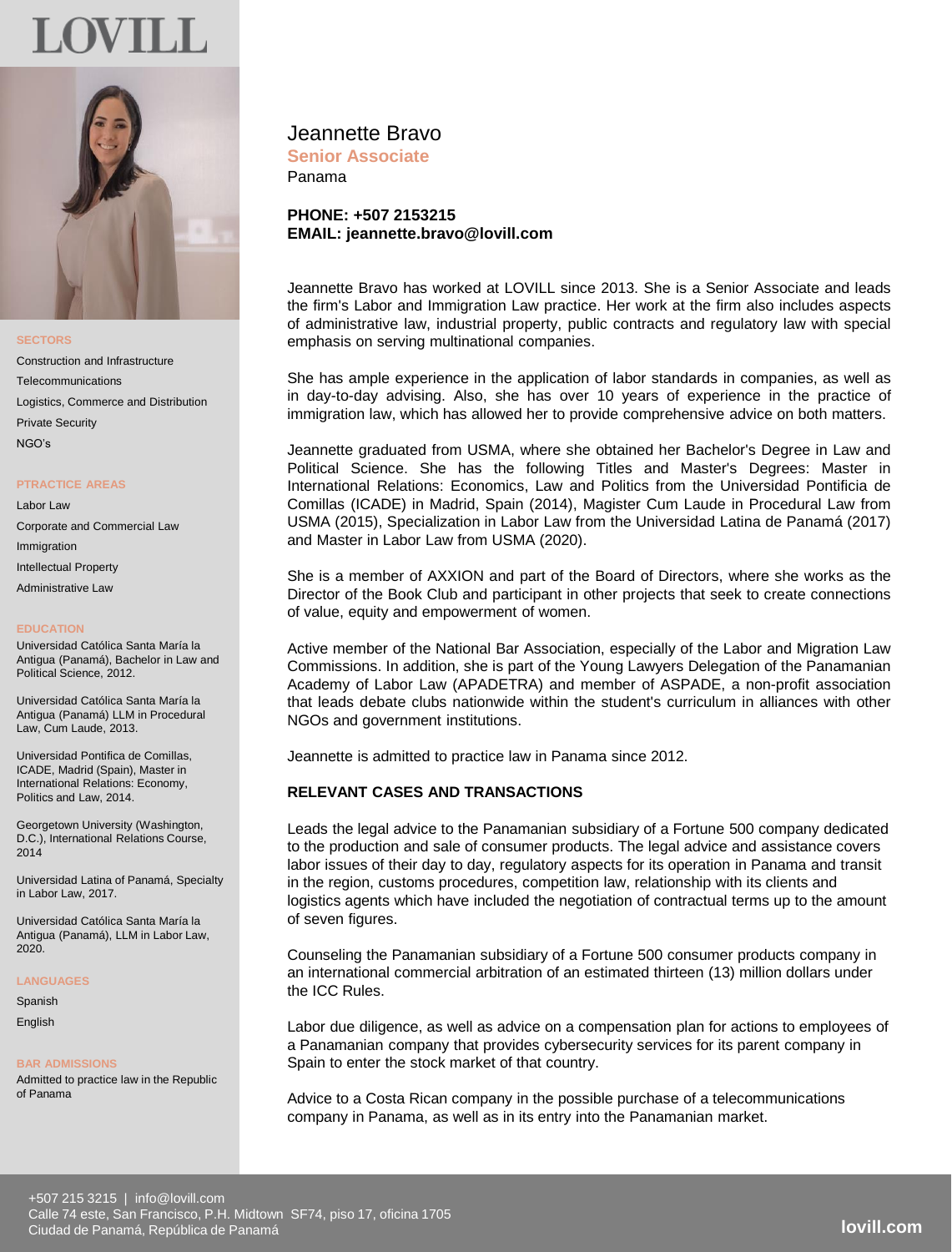



**SECTORS**

Construction and Infrastructure Telecommunications Logistics, Commerce and Distribution Private Security NGO's

#### **PTRACTICE AREAS**

Labor Law Corporate and Commercial Law Immigration Intellectual Property Administrative Law

#### **EDUCATION**

Universidad Católica Santa María la Antigua (Panamá), Bachelor in Law and Political Science, 2012.

Universidad Católica Santa María la Antigua (Panamá) LLM in Procedural Law, Cum Laude, 2013.

Universidad Pontifica de Comillas, ICADE, Madrid (Spain), Master in International Relations: Economy, Politics and Law, 2014.

Georgetown University (Washington, D.C.), International Relations Course, 2014

Universidad Latina of Panamá, Specialty in Labor Law, 2017.

Universidad Católica Santa María la Antigua (Panamá), LLM in Labor Law, 2020.

#### **LANGUAGES**

Spanish

English

#### **BAR ADMISSIONS**

Admitted to practice law in the Republic of Panama

Representation of companies under the Special Regime of Multinational Companies Headquarters, among them, a leading company in the financial intermediation and transactions sector, as well as a Fortune 500 company of consumer products in everything related to establishing its headquarters of operations for the region in Panama, as well as advice in their day-to-day work, immigration, competition law, application of special regulations, trade agreements and investments.

Representation of an important family office in Panama for its operations, investments, commercial agreements, negotiations in different sectors and industries, including infrastructure, transportation, logistics, hotels, real estate and retail sales.

Labor counseling in their day-to-day life and negotiations with the union of the Panamanian subsidiary of the security agency of a prominent multinational company.

Assistance in the liquidation and labor termination of a hotel in the Republic of Panama. Advice to the group of investors that owns it, regarding the liquidation of all personnel and closing of operations in accordance with the regulations and representation in negotiations with workers.

Labor advice to subsidiaries of a multinational certification and analysis company. Representation and assistance in the acquisition of 2 analysis laboratories in Panama and review regarding regulatory and regulatory issues, determining factors for said acquisition. Subsequent advice in their day-to-day work as external lawyers for these companies on labor, industrial property, administrative and permitting matters required for their operation.

Successful representation of a Panamanian securities issuance company in the face of labor lawsuits filed by a former employee, whose claim amounted to half a million dollars.

Advice to a Spanish construction company in the prequalification of a public act in the construction project of Line 3 of the Panama Metro.

Advice to the Commercial Department of the State of Canada before a public contract under the rules of international assistance and collaboration between countries for the provision of security services at the Tocumen International Airport.

Representation to shareholders who own companies in the Colon Free Zone and assistance in the termination of work for all workers and closure of the company's operation.

## **ARTICLES AND PUBLICATIONS**

*Regular content for Panama,* carried out by the Latin American Labor Lawyers Network, LinkedIn, 2021.

*Women, Business and The Law,* carried out by the World Bank, contributions for Panama, World Bank, 2021.

*Labor Questionnaire: Part 1, 2 and 3, Labor Reality in the face of Covid-19 in Latin America,*  carried out by the Latin American Network of Labor Workers, contributions by Panama, LinkedIn, 2020.

## **MENTIONS AND RECOGNITIONS**

Ranked as Rising Star in the Labor Law practice of The Legal 500 Latin America 2022 Edition.

Shortlisted in the "Future Leader: Diversity & Inclusion" category at Chambers and Partners Latin America 2021 Awards.